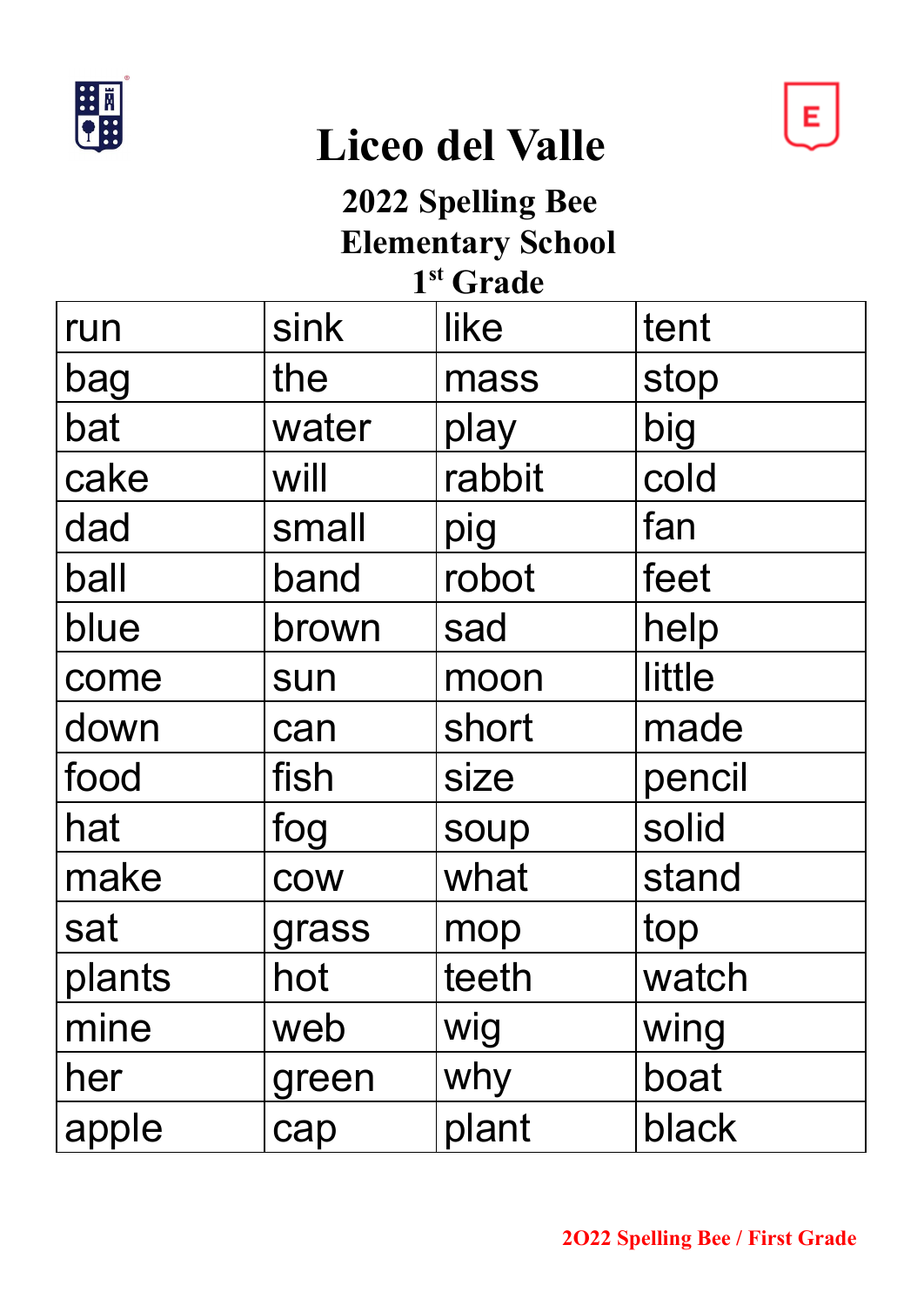| cat   | salad      | pad  | leaf   |
|-------|------------|------|--------|
| desk  | <b>Six</b> | rock | have   |
| walk  | dog        | sit  | mix    |
| gas   | see        | sled | paper  |
| had   | head       | fly  | rat    |
| how   | him        | has  | red    |
| mat   | look       | hill | his    |
| taste | mom        | ice  | animal |
| pink  | neck       | beep | seal   |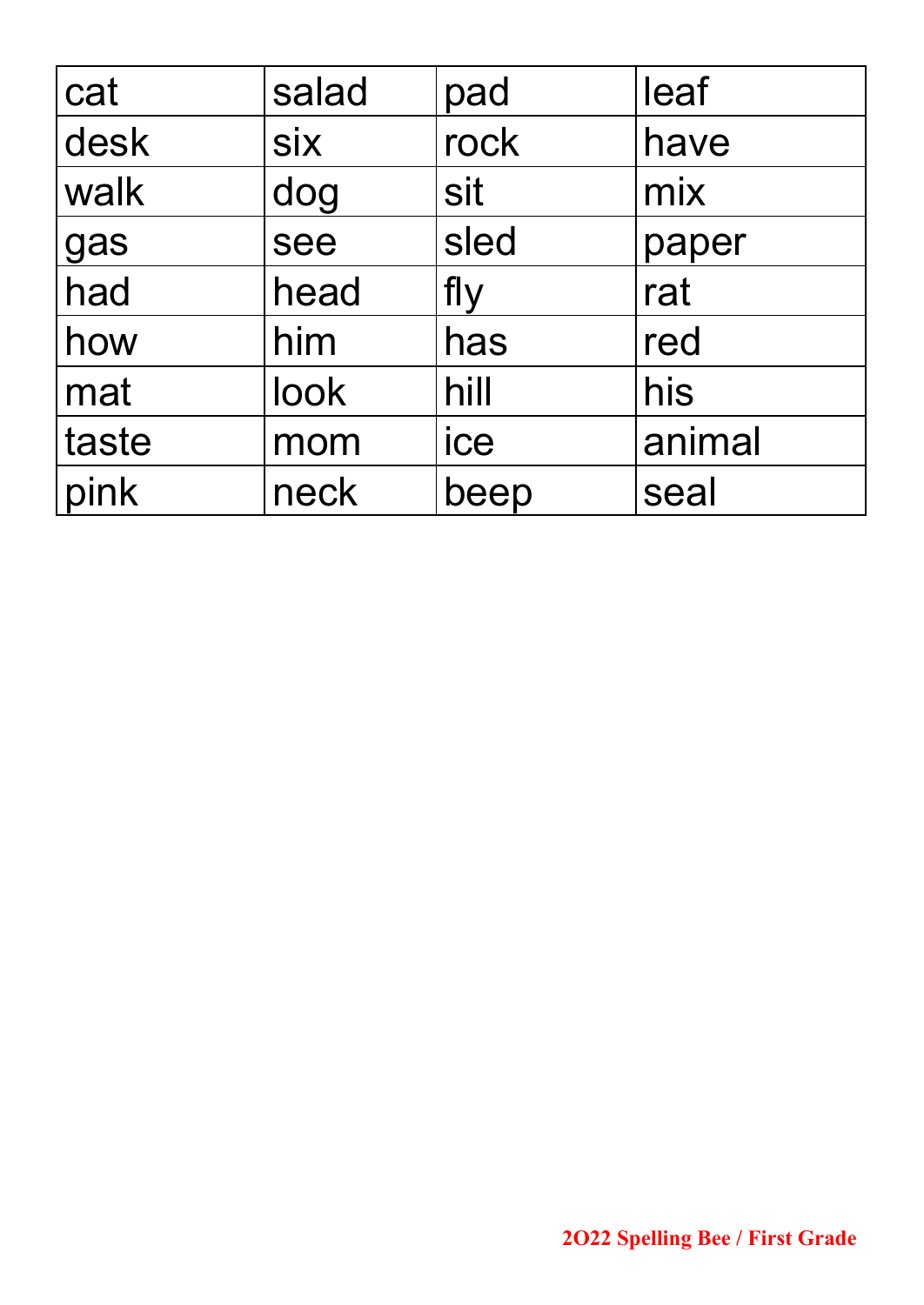

## **2022 Spelling Bee Elementary School 2 nd Grade**

| after               | girls     | pelican       | stick    |
|---------------------|-----------|---------------|----------|
| amphibian           | give      | pick          | stomach  |
| another             | grapes    | pitch         | street   |
| answer              | grassland | place         | summer   |
| bell                | growing   | planet        | sunlight |
| block               | habitat   | plants        | sunny    |
| body                | Hand      | pole          | survive  |
| bottle              | head      | pollution     | sweet    |
| brain               | heat      | pond          | swim     |
| butterfly           | horn      | precipitation | tadpole  |
| catch               | house     | property      | thank    |
| centimeter          | hungry    | protect       | them     |
| change              | jet       | queen         | think    |
| chick               | jungle    | rabbit        | thorn    |
| classify            | kept      | recycle       | tomato   |
| clock               | kitchen   | reduce        | truck    |
| cloudy              | ladybug   | reflect       | tundra   |
| condensation   lake |           | reptile       | van      |

**For more information please, visit our Web Page: [www.liceodelvalle.edu.mx](http://www.liceodelvalle.edu.mx/)  2022 Spelling Contest / Second Grade**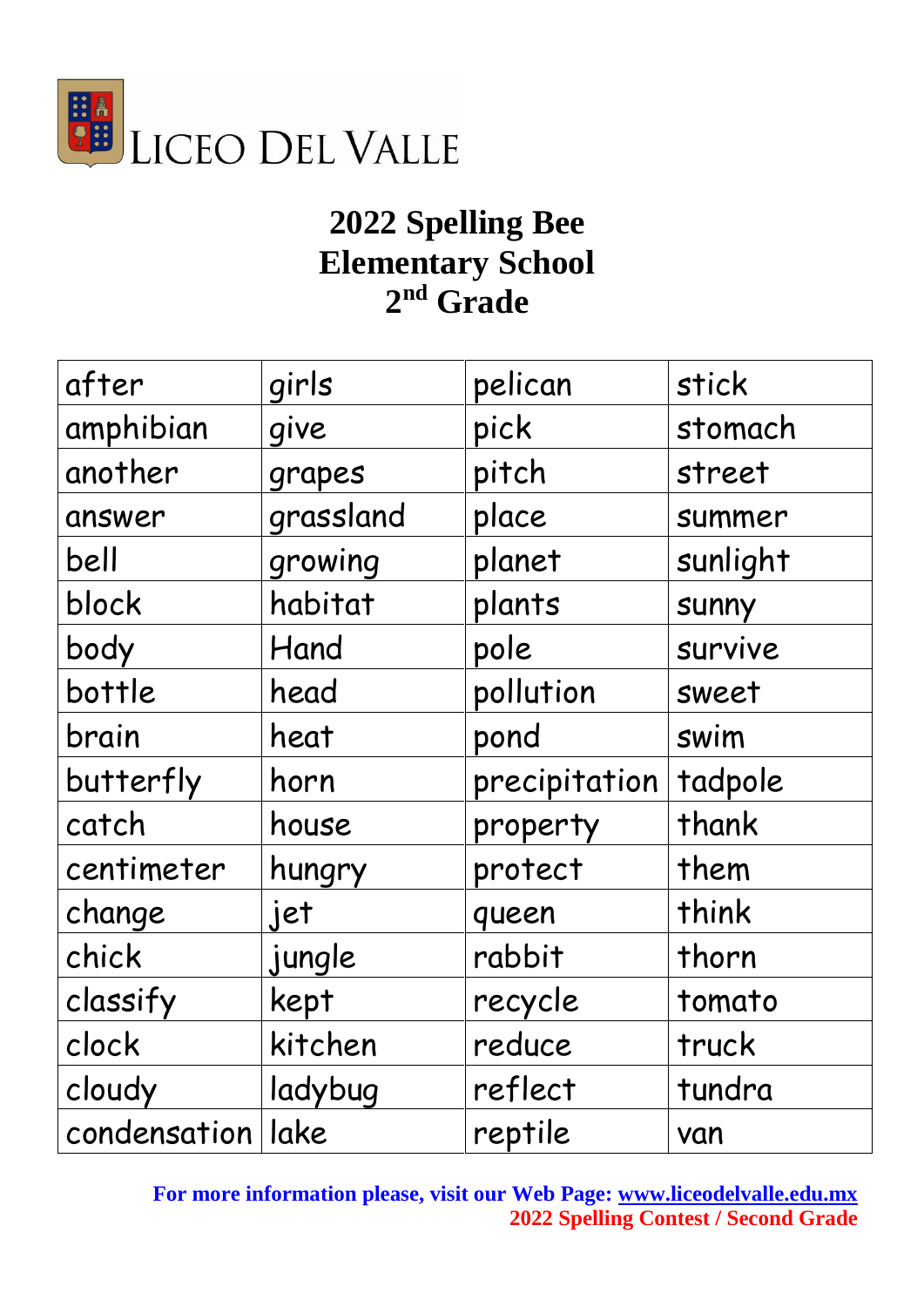| condense      | later     | reuse      | vibrate |
|---------------|-----------|------------|---------|
| constellation | little    | river      | volcano |
| create        | living    | rock       | volume  |
| daytime       | loudness  | roots      | wash    |
| desert        | magnet    | rotates    | water   |
| desk          | mammal    | said       | weather |
| dinosaur      | many      | season     | what    |
| dress         | mass      | shelf      | when    |
| drought       | matter    | shell      | wings   |
| Earth         | mineral   | shelter    | winter  |
| egg           | mixture   | skyscraper | with    |
| electricity   | more      | snack      | write   |
| erosion       | motion    | snail      | zebra   |
| evaporation   | must      | soil       |         |
| family        | next      | sometimes  |         |
| first         | night     | soon       |         |
| flowers       | nonliving | sound      |         |
| force         | nutrients | speed      |         |
| forest        | observe   | sports     |         |
| fossils       | ocean     | Spring     |         |
| friction      | orbit     | stem       |         |
| germinate     | oxygen    |            |         |
|               |           |            |         |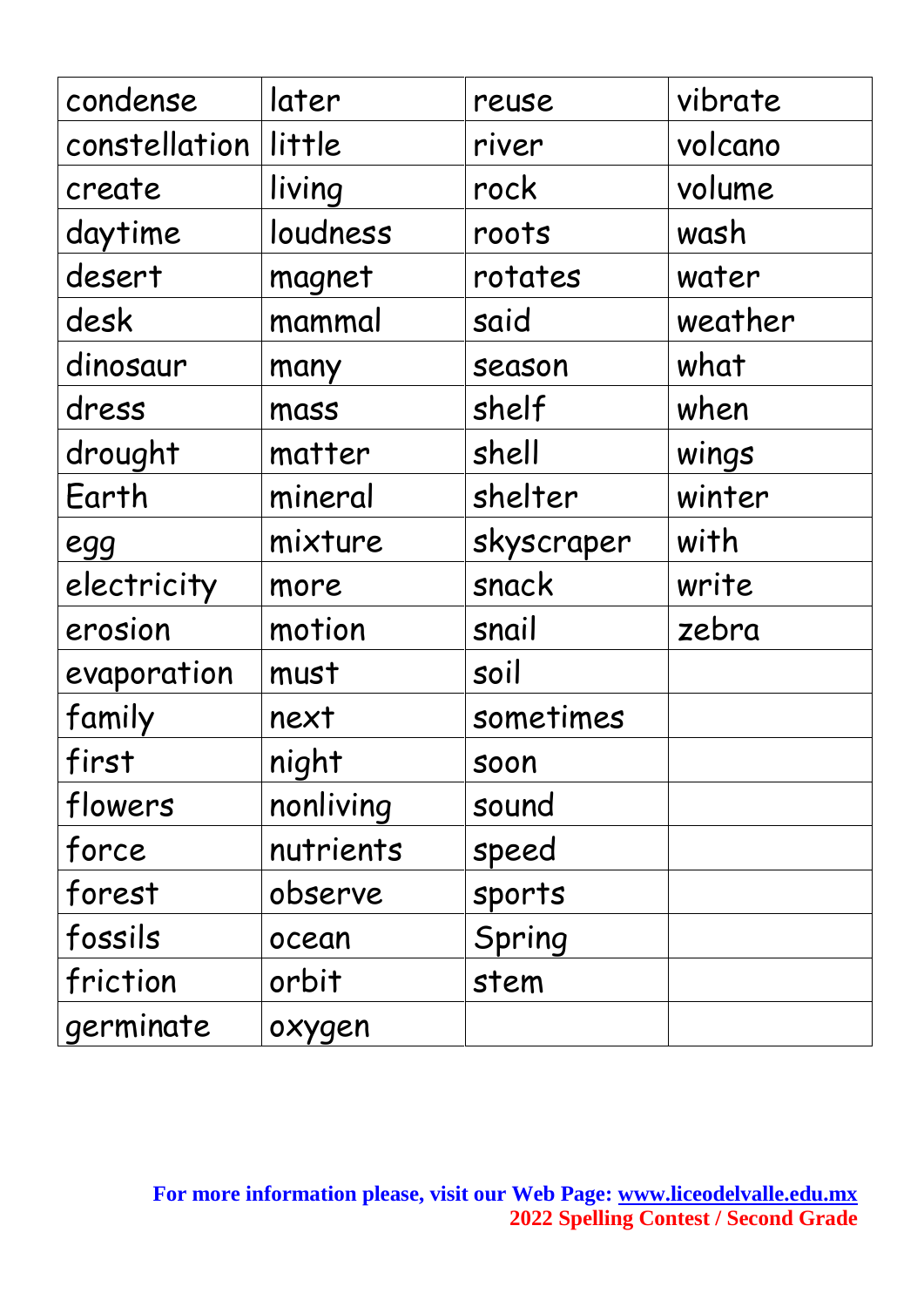**For more information please, visit our Web Page: [www.liceodelvalle.edu.mx](http://www.liceodelvalle.edu.mx/)  2022 Spelling Contest / Second Grade**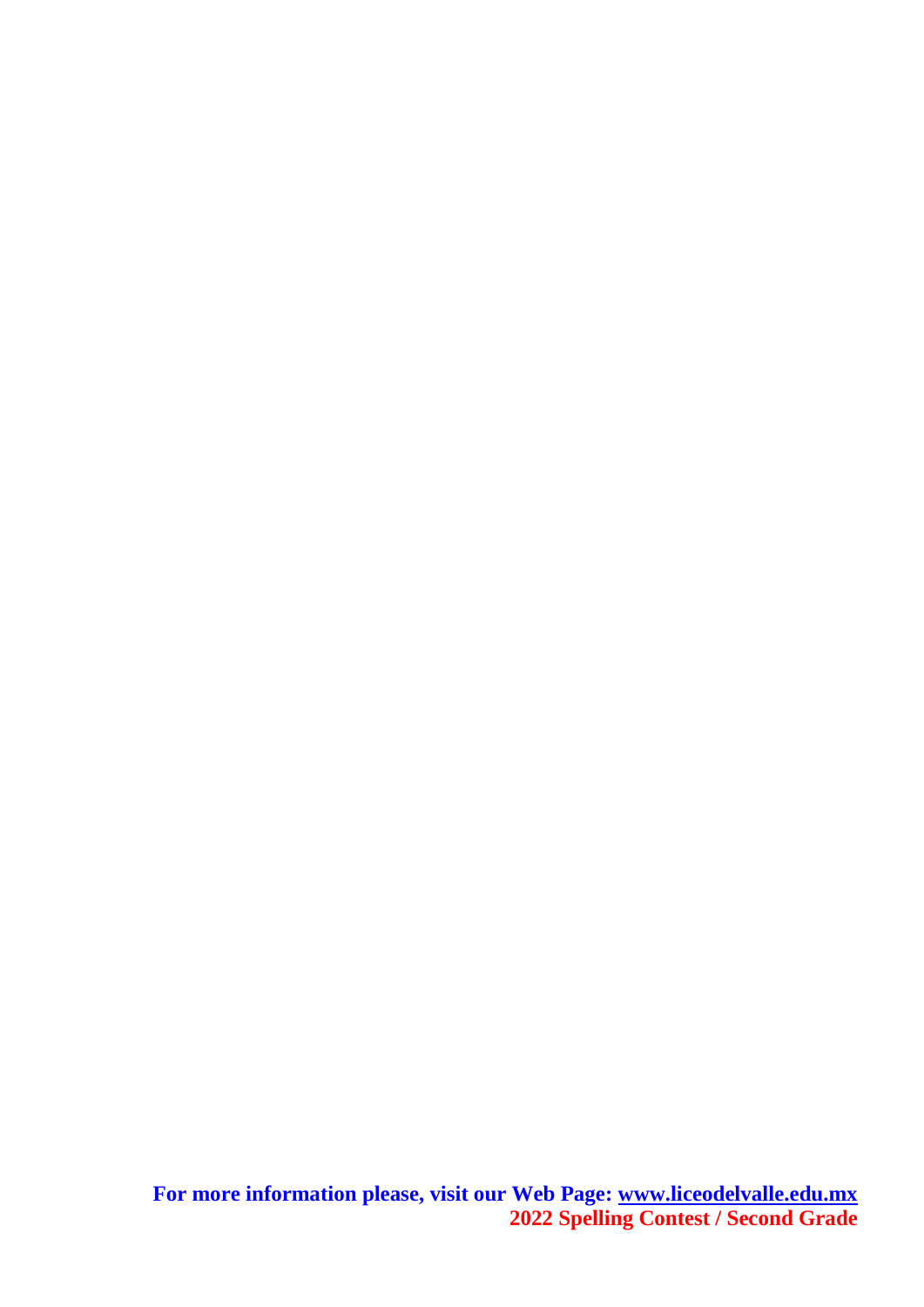

**Elementary School**

**3 rd Grade**

| acorn        | across      | add          | additional |
|--------------|-------------|--------------|------------|
| address      | after       | afternoon    | again      |
| algae        | alive       | almost       | alone      |
| alongside    | amazing     | amphibians   | anymore    |
| apple        | ask         | availability | away       |
| batter       | beautiful   | because      | believe    |
| best         | better      | between      | birthday   |
| bite         | black       | breakfast    | breathe    |
| brother      | brush       | built        | busy       |
| butterflies  | calendar    | came         | carry      |
| catch        | celebration | cents        | chameleon  |
| change       | cheer       | children     | chipmunks  |
| chlorophyll  | chloroplast | chores       | chrysalis  |
| city         | class       | cocoon       | compare    |
| concepts     | conclusions | charming     | contrast   |
| court        | cozy        | cranes       | create     |
| creatures    | crumbs      | cycle        | cytoplasm  |
| deciduous    | different   | dioxide      | directions |
| diseases     | dress       | dull         | dwell      |
| early        | Earth       | egg          | eight      |
| energy       | engine      | England      | enormous   |
| environments | evergreen   | exciting     | eyelid     |
| fable        | fall        | February     | few        |

**For more information, please visit our Web Page: [www.liceodelvalle.edu.mx](http://www.liceodelvalle.edu.mx/)  2022 Spelling Contest / Third Grade**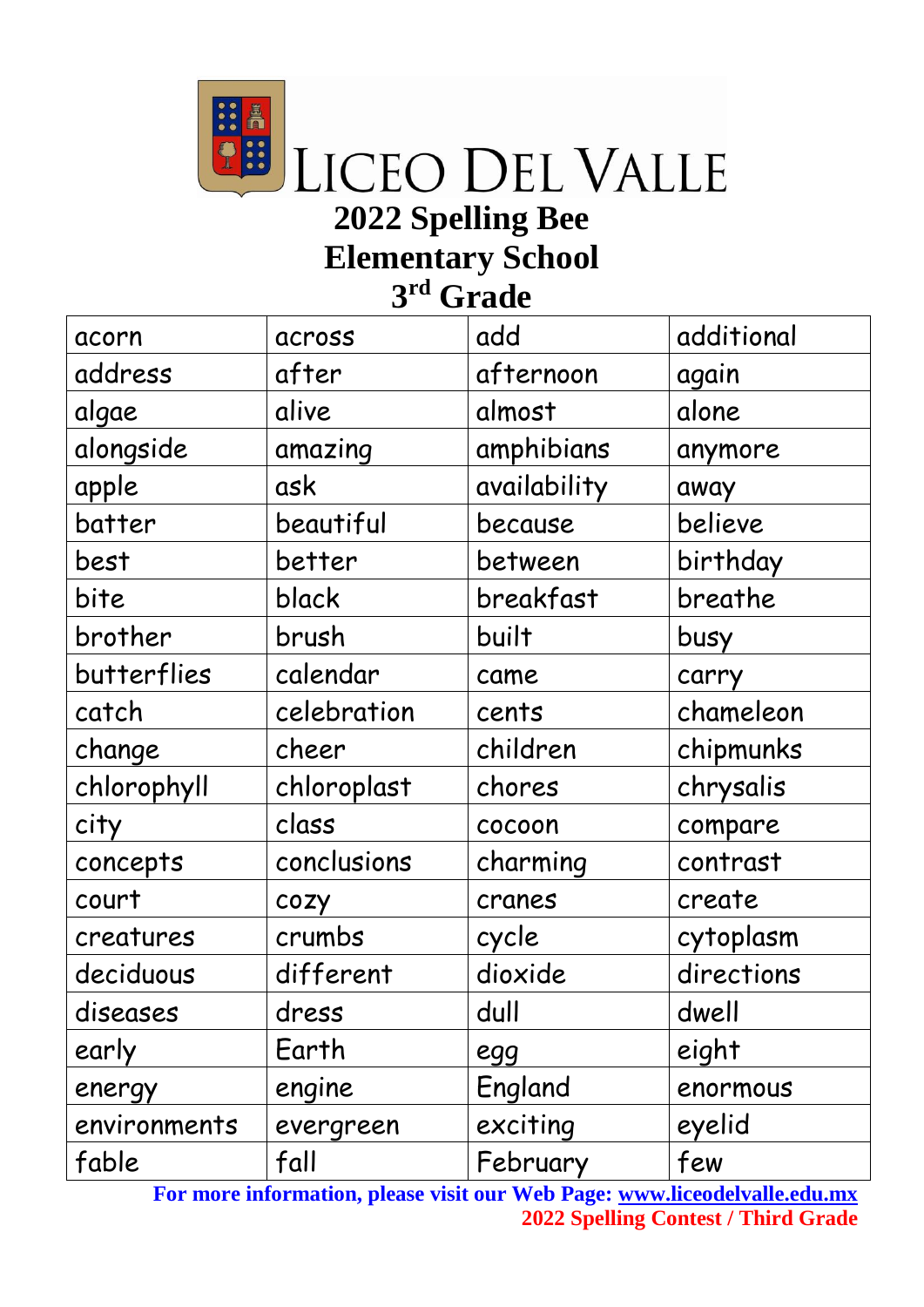| field         | fight       | fine          | flow           |
|---------------|-------------|---------------|----------------|
| food          | forecast    | forget        | freedom        |
| freeze        | friend      | frontier      | fun            |
| funny         | gate        | gather        | germinate      |
| ghost         | giraffe     | glum          | granddaughter  |
| grass         | grasshopper | gray          | great          |
| grew          | ground      | growth        | guess          |
| half          | Halloween   | hammer        | handsome       |
| happy         | hardly      | harmful       | hatches        |
| haystack      | head        | help          | hibernate      |
| hide          | holiday     | homework      | hug            |
| independence  | inherit     | insect        | inside         |
| invertebrates | January     | juicy         | kept           |
| key           | knowledge   | late          | leaf           |
| league        | leaves      | love          | lunch          |
| mammal        | many        | match         | matter         |
| May           | meadow      | measure       | members        |
| membrane      | merry       | metamorphosis | microscope     |
| minutes       | mistake     | money         | month          |
| morphology    | mother      | need          | never          |
| next          | night       | nonliving     | nonrenewable   |
| nucleus       | nutrients   | nutrition     | orchards       |
| organelle     | organic     | organism      | oxygen         |
| pack          | page        | paint         | paper          |
| pay           | people      | perfect       | photosynthesis |
| pictures      | place       | planet        | poison         |
| praise        | predict     | pride         | promise        |
| pronoun       | protects    | rain          | reach          |
| react         | read        | ready         | reason         |

**For more information, please visit our Web Page: [www.liceodelvalle.edu.mx](http://www.liceodelvalle.edu.mx/)  2022 Spelling Contest / Third Grade**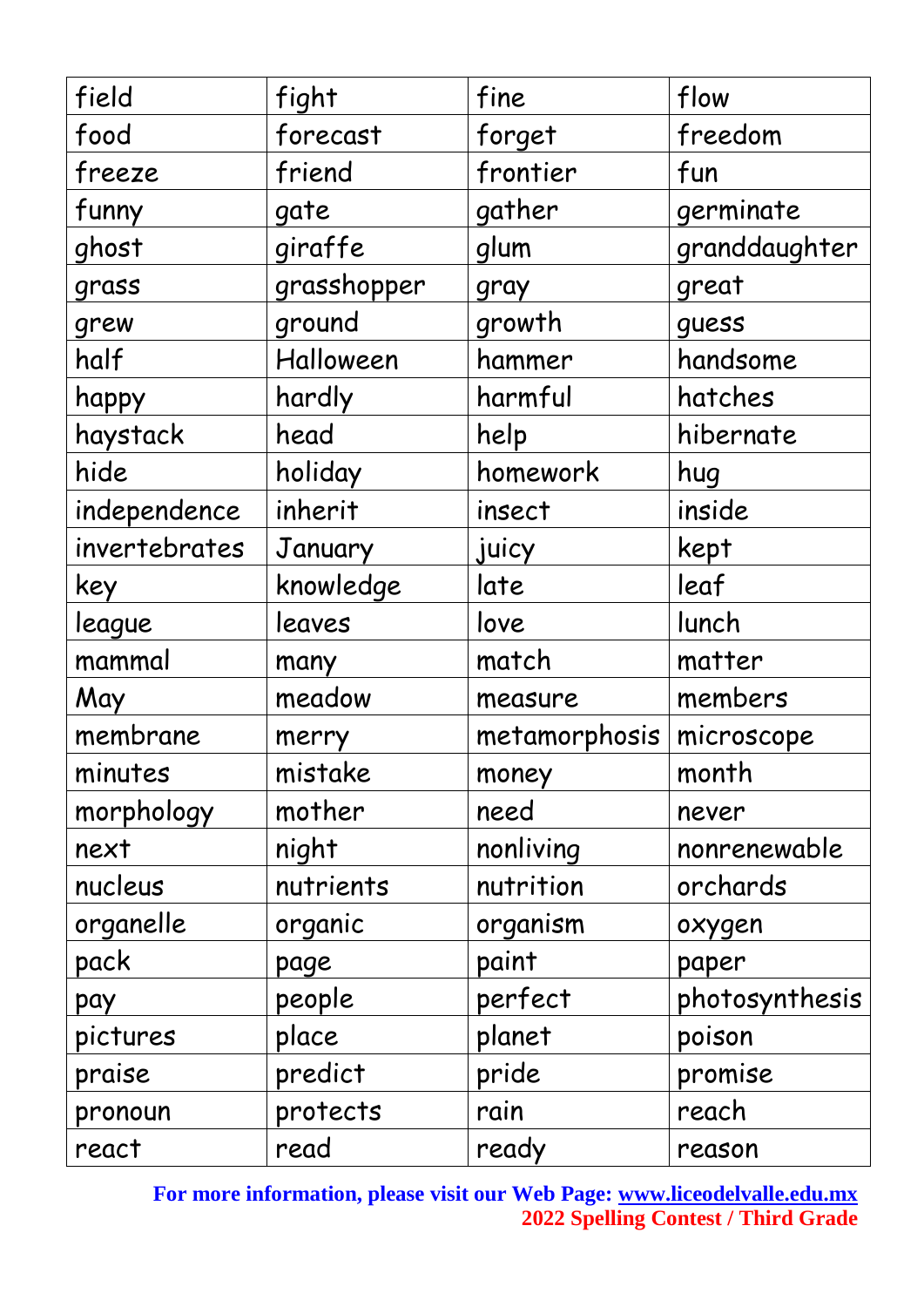| rebuild     | recipe     | reproduce   | reptiles  |
|-------------|------------|-------------|-----------|
| resources   | ride       | river       | roots     |
| safe        | said       | sail        | sailing   |
| sandwiches  | Saturday   | save        | scales    |
| school      | scientists | sea         | second    |
| sedimentary | seed       | sent        | September |
| sequence    | shell      | shrubs      | sideways  |
| simple      | skate      | sleepy      | slept     |
| slide       | smooth     | snacks      | snake     |
| sneeze      | sniffing   | snuggle     | soil      |
| source      | south      | sparkling   | spent     |
| spores      | spread     | spring      | sprout    |
| squeeze     | stage      | state       | stem      |
| steps       | story      | strong      | subtract  |
| summer      | survive    | sweet       | table     |
| tame        | teach      | teeth       | test      |
| thank       | them       | then        | thick     |
| thin        | together   | tool        | toss      |
| traffic     | train      | traits      | treat     |
| trunks      | turnip     | turtle      | twitch    |
| underground | vacuole    | vertebrates | walking   |
| weather     | Wednesday  | when        | wings     |
| wish        | woods      | worry       | year      |
|             |            |             |           |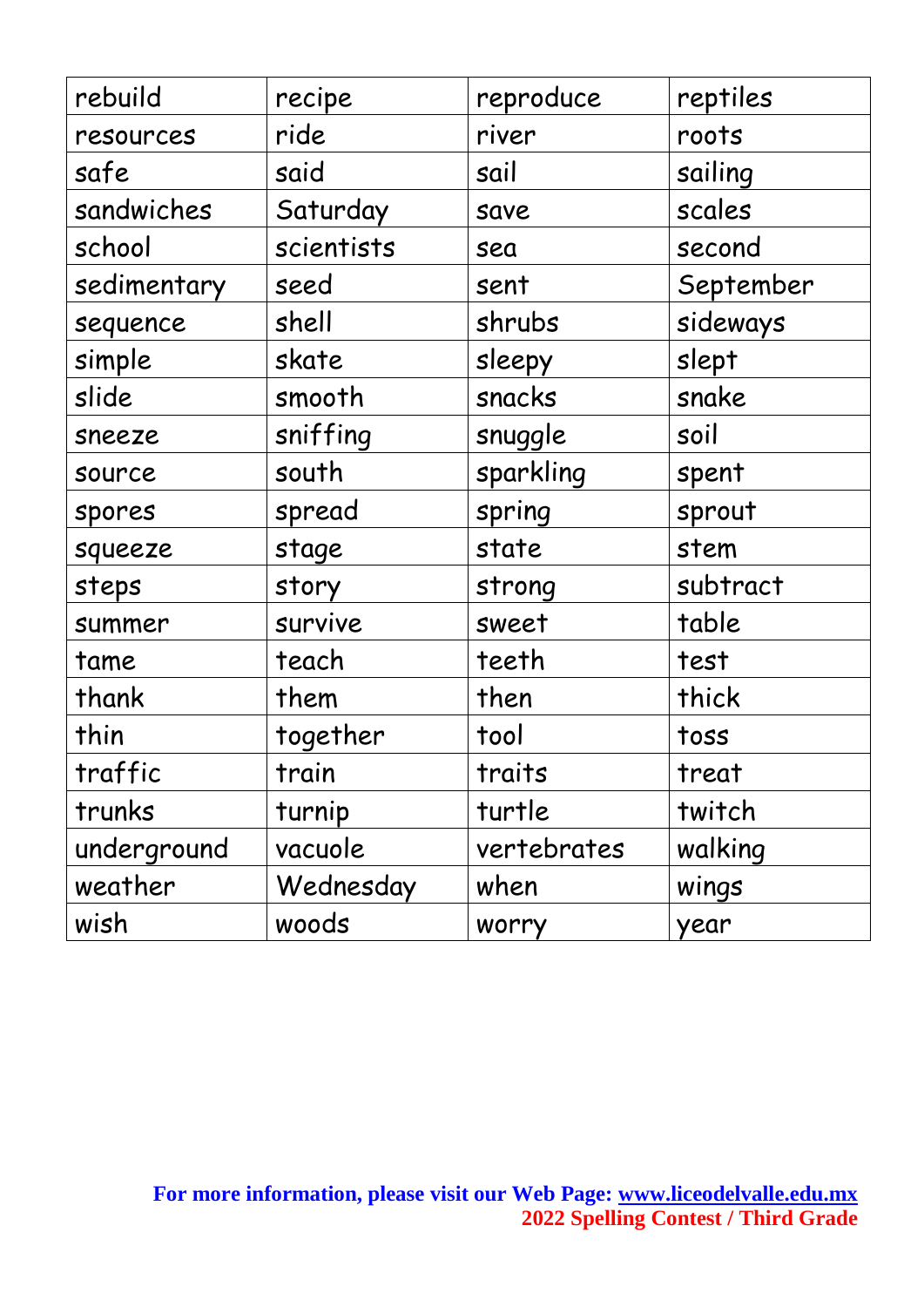

**Elementary School**

**4 th Grade**

| Aboard       | absorption     | eligible       | adaptations    |
|--------------|----------------|----------------|----------------|
| Additional   | adjustment     | afford         | almond         |
| Amphibian    | ankle          | anxious        | appeal         |
| appointment  | approach       | arthropod      | artifact       |
| Assurance    | asthma         | astrophysical  | attention      |
| background   | bacteria       | bright         | balloon        |
| Barometer    | beautiful      | beet           | beforehand     |
| Beginning    | bibliography   | blades         | blood          |
| Blossom      | boiling        | borders        | breakfast      |
| Breathe      | porridge       | business       | camouflage     |
| Capillary    | delightful     | carefully      | caribou        |
| Castle       | century        | certificate    | challenges     |
| Chapter      | chemical       | chloroplast    | choose         |
| Chopsticks   | cinnamon       | classification | climate        |
| Clothes      | collapse       | colonies       | combustion     |
| Commonly     | communicate    | communication  | community      |
| Commotion    | complete       | compound       | comprehensible |
| condensation | conference     | construction   | consumer       |
| Consuming    | contagious     | contribute     | counselor      |
| Curious      | customary      | daily          | dangle         |
| decomposer   | definitions    | delicious      | democracy      |
| demonstrate  | demonstration  | depths         | descendant     |
| Details      | development    | diagrams       | digest         |
| dimensional  | disappointment | discoveries    | discrimination |

**For more information, please visit our Web Page: [www.liceodelvalle.edu.mx](http://www.liceodelvalle.edu.mx/)  2022 Spelling Contest /Fourth Grade**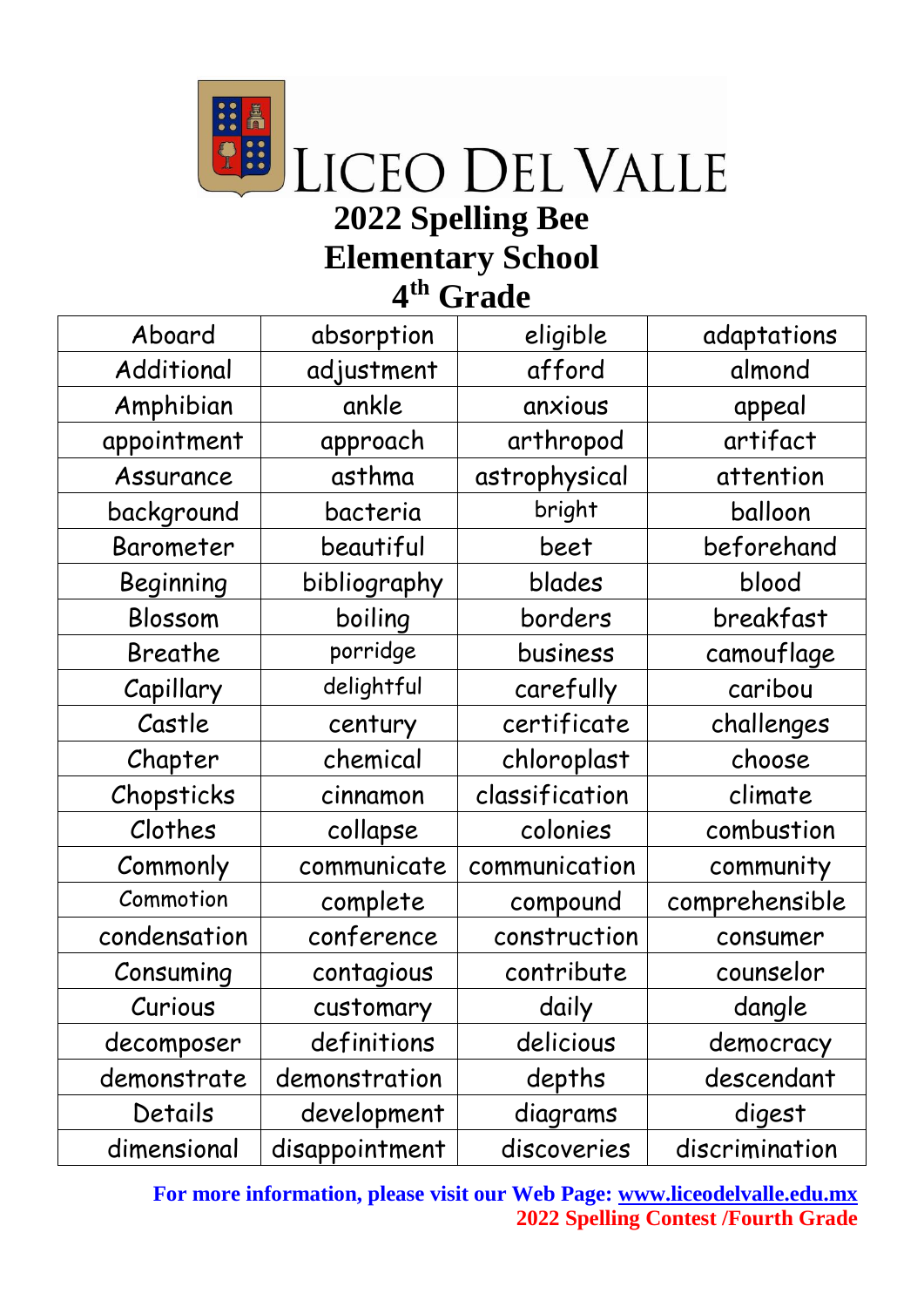| <b>Discuss</b> | display       | dynamite      | delightful     |
|----------------|---------------|---------------|----------------|
| Dribble        | earache       | earthquake    | ecosystem      |
| Elevators      | emerge        | encourage     | engineering    |
| entertainment  | envelopes     | environment   | equator        |
| Esophagus      | establish     | exhaust       | experiments    |
| Famous         | findings      | frightening   | flight         |
| Flood          | forecast      | fragrance     | freeze         |
| Hydrant        | frontier      | furiously     | gather         |
| generations    | geography     | germinate     | giggles        |
| Glorious       | governments   | growth        | handling       |
| Harmonica      | harness       | healthful     | antennae       |
| hemispheres    | hesitate      | hibernation   | highlight      |
| Homework       | horseback     | humidity      | hurricane      |
| Hypothesis     | identical     | immigrants    | increase       |
| independent    | independently | ingredients   | icicle         |
| Interactive    | interpreting  | intestine     | sanctuary      |
| invertebrates  | journals      | journey       | knapsack       |
| Kerosene       | kingdom       | knock         | leather        |
| Length         | lettuce       | liquid        | luckily        |
| Mainland       | managements   | manufacturing | meadow         |
| Measure        | measurements  | mechanical    | message        |
| metamorphosis  | meteorologist | methods       | microscope     |
| Middle         | millennium    | misunderstand | mitochondria   |
| Mighty         | moisture      | mollusk       | mushrooms      |
| Midnight       | necklace      | nonvascular   | nucleus        |
| Nutrient       | opportunities | oppression    | ourselves      |
| Outfielder     | oxygen        | paragraph     | patterns       |
| Peacefully     | perimeter     | photographs   | photosynthesis |
| Physical       | plantations   | plateaus      | pleasure       |
| Poisonous      | population    | powerful      | precipitation  |
| prescription   | procedure     | production    | productive     |

**For more information, please visit our Web Page: [www.liceodelvalle.edu.mx](http://www.liceodelvalle.edu.mx/)  2022 Spelling Contest /Fourth Grade**